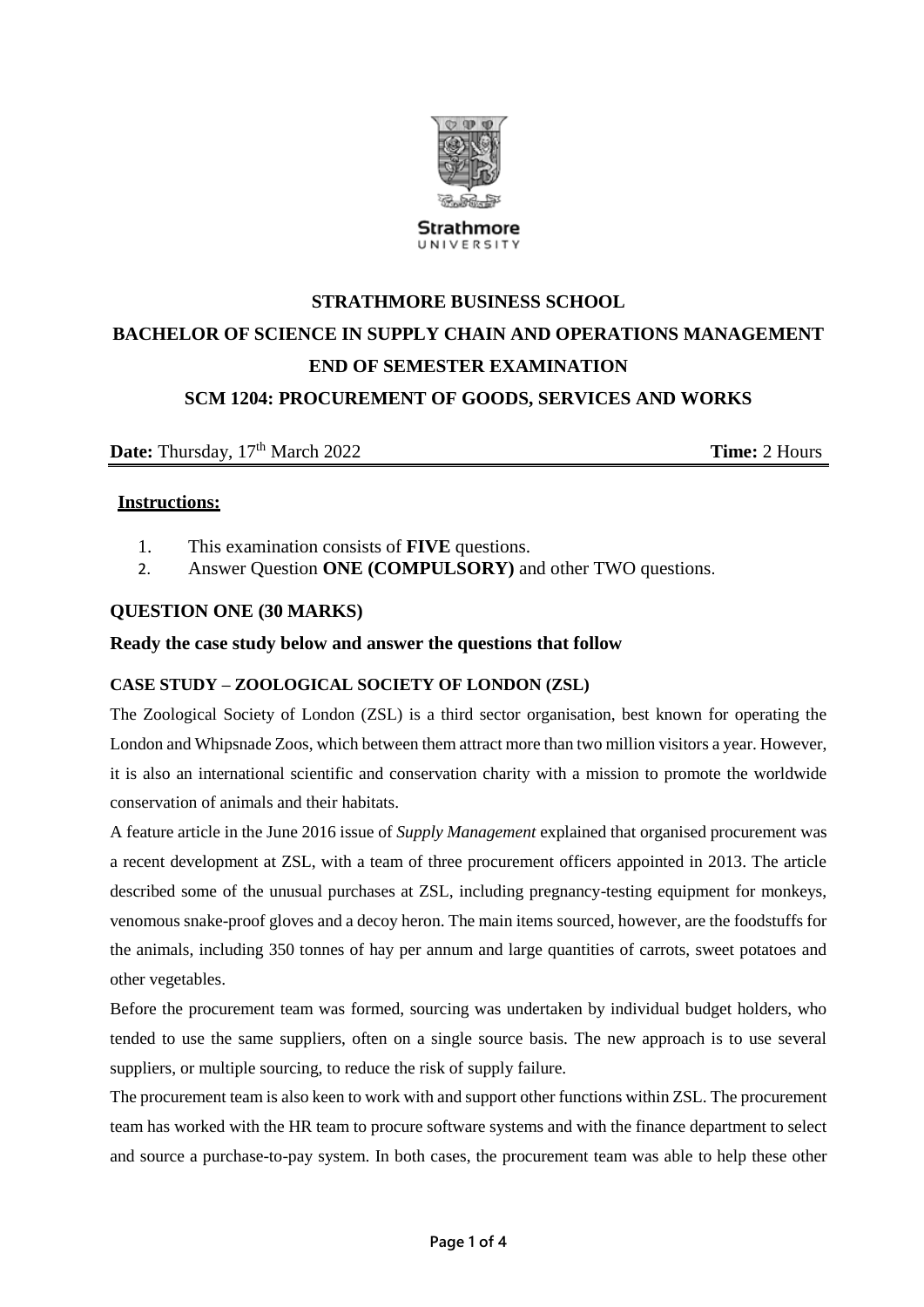business functions to identify appropriate award criteria, to ensure that they would achieve the best value for money.

Since the procurement team was formed three years ago, savings of £1 million have been achieved; £350,000 of those savings came from negotiating two deals for energy supplies, fixing prices with suppliers of gas and electricity, resulting in savings of 11.5%.

The procurement team is constantly looking at potential suppliers, with the aim of achieving further savings. However, many of the items sourced, such as animal foodstuffs, are critical and the team needs to ensure that any potential supplier has sufficient liquidity and profitability, to avoid supply failure.

One major purchase, on which the team has advised ZSL, is the purchase of a specially designed boat to carry out animal surveys on the River Thames. Because of the value of the purchase, it is likely that it will be sourced through a tendering process.

In addition to identifying savings, the procurement team has clear ideas on corporate responsibility. It has produced terms and conditions and a code of conduct for suppliers, some of whom are based overseas. The document covers ethical and environmental requirements, including the UK's Modern Slavery Act, with which suppliers must comply.

More than 200 of ZSL's staff are based abroad, working on international conservation projects in more than 50 countries. A significant amount of equipment has to be sourced and shipped out to these employees, so ZSL's procurement team needs a good understanding of issues such as the documentation relating to exports and imports, import duties and tariffs and Incoterms.

Main source: *Supply Management Journal*

- a) The case study information states that ZSL's new approach to sourcing is to use several suppliers, or multiple sourcing.
	- i. Describe **THREE** advantages to ZSL of a multiple sourcing approach, compared to single sourcing. **(6 marks)**
	- ii. Describe **TWO** disadvantages to ZSL of a multiple sourcing approach, compared to single sourcing. **(4 marks)**
- b) The case study information states that ZSL's procurement team was able to help the other business functions identify appropriate award criteria.
	- i. Explain **THREE** criteria that ZSL might use in its contract award process.

 **(6 Marks)**

- c) Explain and justify **FOUR** stages that ZSL might include in its tendering process for the procurement of the new specially designed boat. **(8 marks)**
- d) As a procurement officer in one of the manufacturing firms in Kenya, you have been tasked to come up with procurement frameworks guiding the structure of buyers. Point out the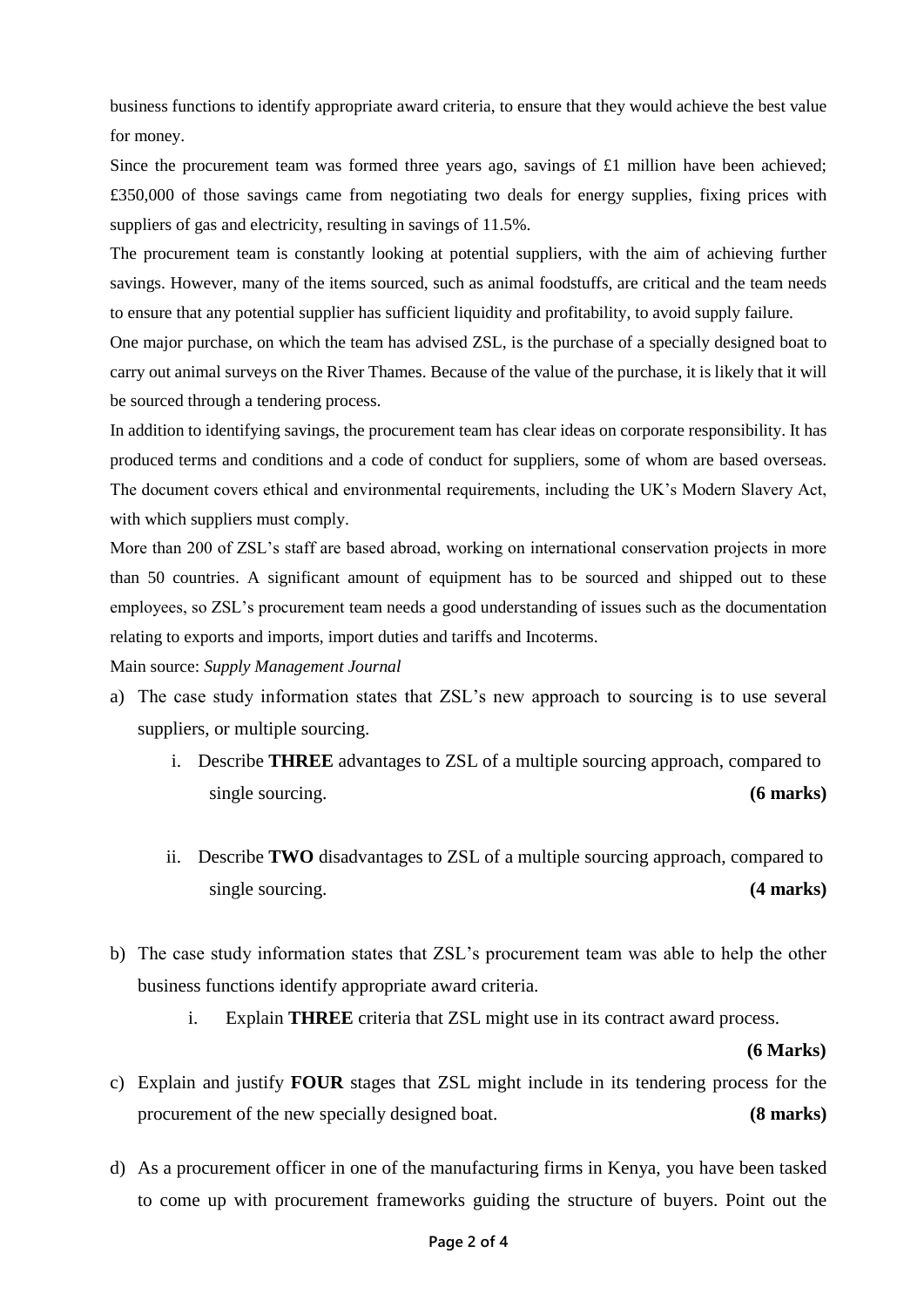various types of buyers and explain which category you will prefer to apply in your procurement. **(6 Marks)**

#### **QUESTION TWO (15 MARKS)**

a) Nairobi is the capital city and most populated city of Kenya, with a population of about 4 million people. Its total procurement volume is \$ 1.5 billion per year, giving it a huge impact on the supply of goods and services within the Kenyan Market. The city has set a target for 90% of food served in municipal facilities to be organic. However, the city's produce on organic food lies below 40% and that means, a larger percentage will have to be procured from foreign sources. Procuring from foreign sources normally comes with its disadvantages which calls for procurement leadership to be very careful on how to go about such an engagement. Using this information, outline **FIVE** core capabilities of a procurement leader.

#### **(5 Marks)**

- b) With relevant examples, Explain **THREE** distinctive features of services procurement, detailing why the specifications would differ from Goods or works procurement. (**6 marks**)
- c) As a procurement manager tasked with the acquisition of select items for your organization, describe **FOUR** elements of a procurement plan that you think might help making the right procurement decisions. **(4 Marks)**

#### **QUESTION THREE (15 MARKS)**

- a) Using practical examples, describe any **THREE** exceptional circumstances when single sourcing should be used. **(6 Marks)**
- b) You have been appointed as the University procurement officer for Strathmore University and your first assignment is on procuring laptops for first year students. Discuss any **THREE** procurement methods you are likely to use and give a stance on which one will take priority and why.

**(9 Marks)**